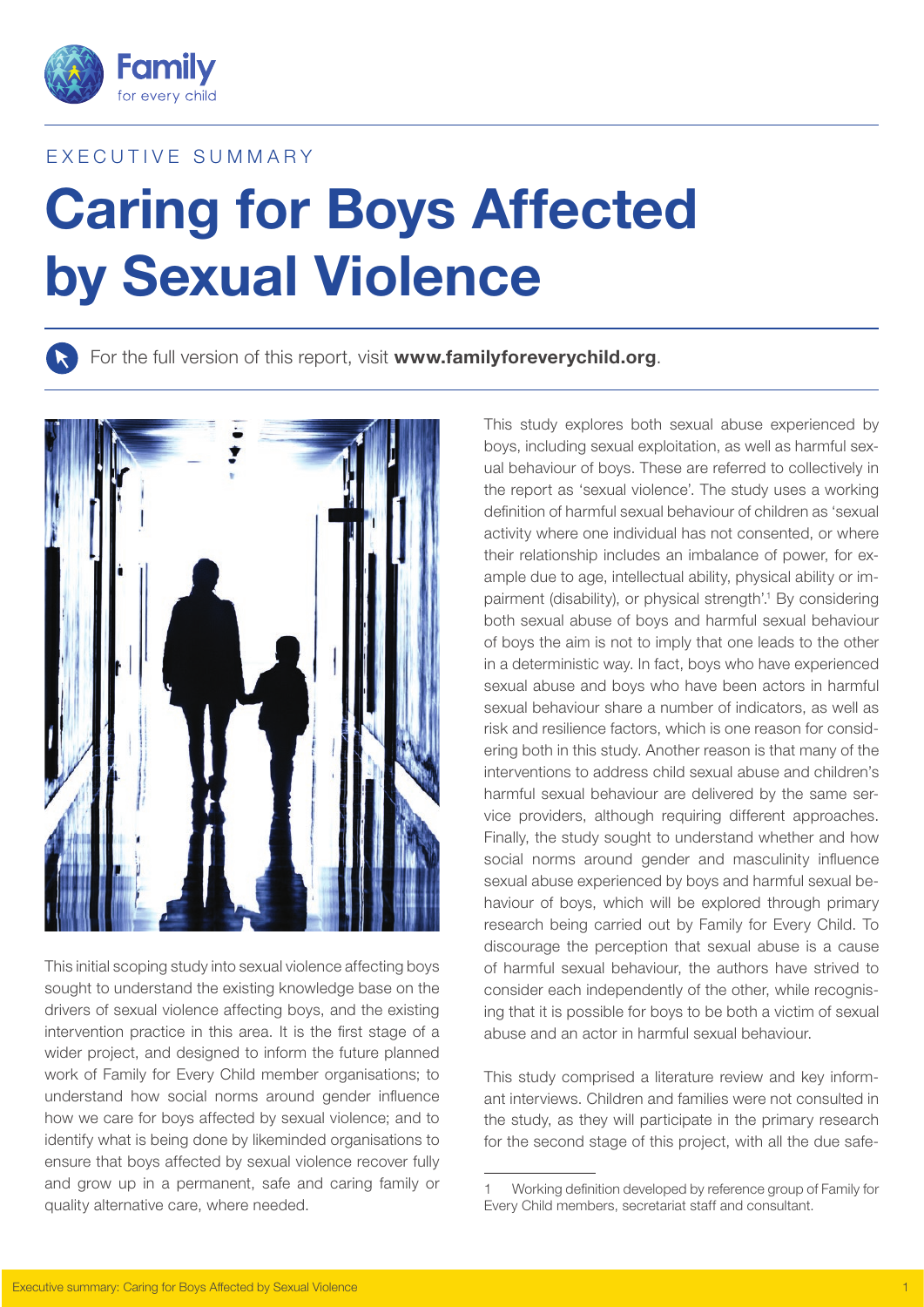guards a more in-depth study can provide for on such sensitive issues. However, this does limit the findings of this initial study. The sheer lack of data on sexual violence affecting boys also limits the findings of the study, as well as fuelling and being fuelled by misconceptions and biasing donor interest and funding.

#### The study provides a number of key findings

Sexual violence affecting boys remains largely unknown, unacknowledged and not responded to, across a wide range of contexts and cultures, mostly as a result of gendered social norms, which influence perceptions of boys' vulnerability. These also pose an obstacle to disclosure by boys, identification and acceptance by others, recognition of harm caused, and recognition of the support needed to recover.

Boys may be made vulnerable to sexual violence as a result of their parents' actions, including abuse and neglect, exposure of children to their own sexual activity or pornography, and involvement in transactional sex. They may also be made vulnerable to sexual violence by their parents' inaction, including their failure or inability to take measures to protect them from environmental risks including those posed by information technology.

Yet caregivers' capacity to protect boys from sexual violence may be hindered by poverty, insecurity, and taboos and attitudes about sex and sexuality. This can be further complicated in countries where homosexuality is illegal. Children with disabilities need additional protection as they are more vulnerable to sexual abuse than children in the general population. They are also disproportionately highly represented among actors in harmful sexual behaviour. However, it is important that recognition of this does not lead to stereotyping of children with disabilities. Boys from the gay, bisexual and transgender and intersex population are at heightened risk of sexual abuse, and when they do not receive needed support at home they may look elsewhere, exposing them to further risk or leading to family separation.

Regarding children's care, the study found that sexual violence can be a cause or consequence of family separation for all children, but that boys are affected in particular ways. Boys are affected by early marriage, which leads to loss of parental care, although to a far lesser extent than girls. Boys may be placed alongside adult males when in need of care and protection following sexual abuse, and re-victimised, due to lack of shelters that accept boys. They are often perceived as perpetrators when disclosing sexual abuse, particularly abuse by females, and detained

rather than protected.

Children in foster care are affected by sexual violence at higher rates than children in the general population, but data are limited on how boys in particular are affected. Children in residential care are affected by sexual violence at higher rates than children in family-based care, with boys affected in particular ways. Boys are vulnerable to both sexual abuse and engaging in harmful sexual behaviour while in residential care, particularly where boys in need of care and protection are placed with offenders.

Conscription into armed forces and groups can be a cause or consequence of family separation and can expose boys to extreme forms of sexual violence. Boys without any adult care are particularly vulnerable to sexual violence. Migration can be a rite of passage into 'manhood' and boys are often under great pressure to earn a living, to fulfil the expectations of becoming a man. However, boys 'on the move' are vulnerable to sexual violence while in transit or at their destination, and often struggle to access support. Unaccompanied boys are vulnerable to sexual violence when in exploitative work, particularly when living with their employers, and may be separated from their families in the first place as a result of trafficking for sexual exploitation. Sexual violence among boys living on the street is prevalent, particularly from authority figures and other street boys as part of establishing dominance or to secure protection.

This study used a prevention model to analyse identified interventions. Prevention interventions were therefore considered at three levels: primary, secondary and tertiary. Primary interventions aim to prevent sexual violence before it occurs. Secondary interventions focus on identifying children who are at greater risk and addressing those specific risks factors early on. Tertiary interventions are implemented after sexual abuse occurs. The study found that addressing gendered social norms is critical to preventing sexual violence affecting boys, across primary, secondary and tertiary prevention interventions. However, in general there is a lack of material suitably tailored to boys and a lack of clarity on whether there should be separate interventions for girls and boys. Children's participation would be critical in addressing social norms, as well as in other aspects of prevention interventions. Yet children's participation in programme development and implementation was found to be ad hoc and poorly documented.

Regarding primary prevention interventions, the study found that, while families could play a key role in primary interventions, and should do so due to the clear influence of parent-child interactions on children's sexual behaviour, they are often unable to do so. The study found limited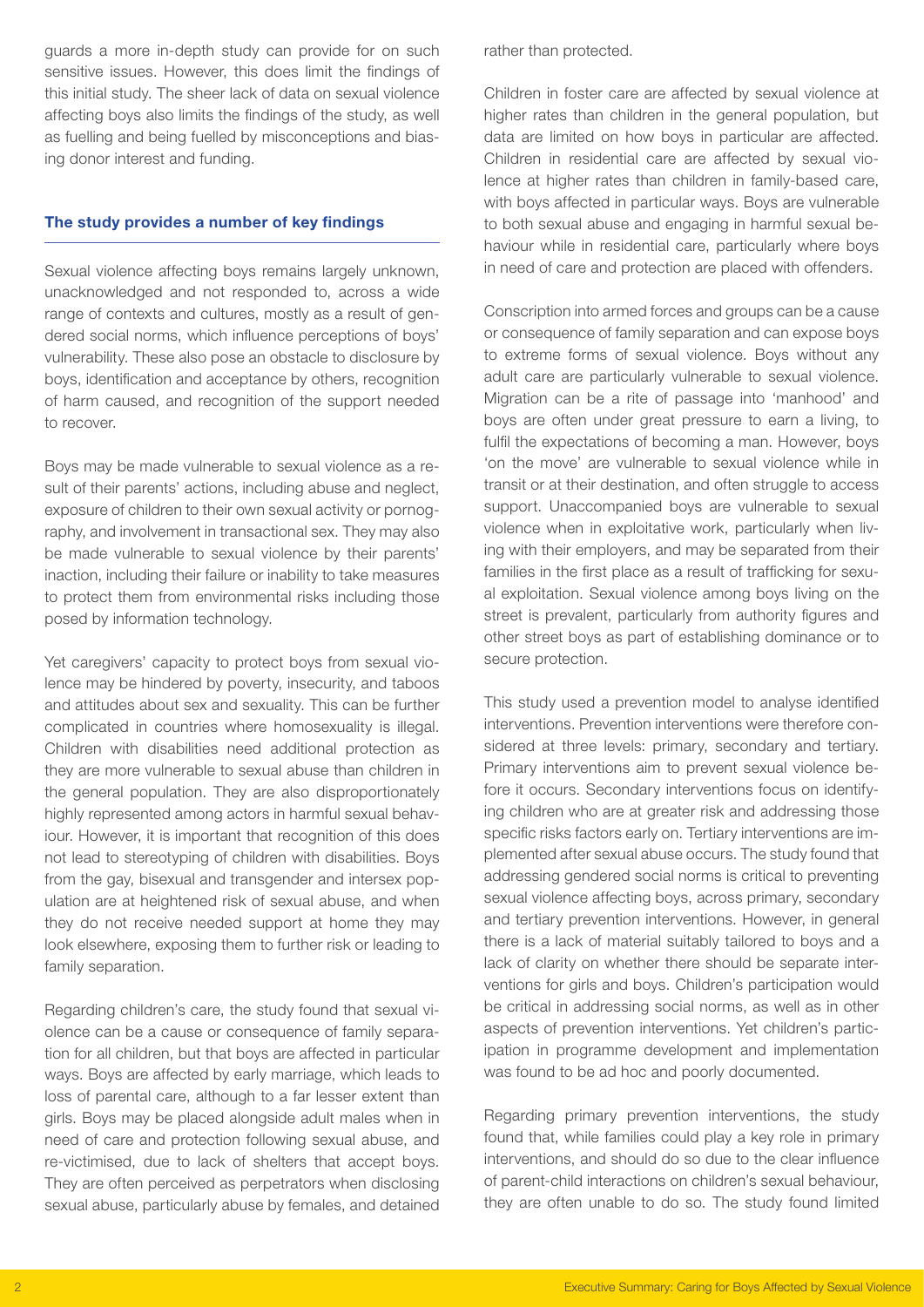evidence of the effectiveness of primary interventions in reducing the incidence of sexual violence affecting boys, even where evaluations showed changes in the knowledge, attitudes or skills of participants. The value of secondary interventions being designed to address risks particular to the local area was noted, as were the risk factors of boys' identity and environment.

The majority of findings regarding interventions focussed on tertiary prevention interventions, which appear to be lacking for boys. The modality of tertiary services may not be appealing to boys, and most evidence on interventions to support the recovery of boys displaying harmful sexual behaviours comes from high-income countries. Child protection systems need to be better equipped to meet the needs of boys affected by sexual violence, and a focus on prevention of family separation, and on reintegration, is needed. Therapeutic interventions for children and their families greatly support recovery but are rarely available. Given the extent of the problem, any intervention to prevent violence against children needs to be scalable.

## **Conclusion**

The scoping study concludes that socio-cultural norms related to childhood, gender, masculinity and sexuality perpetuate sexual violence affecting boys, increase the vulnerability of boys to sexual violence, and contribute to under-reporting. Generalised neglect and abuse of children, and poor parent-child attachment, can be drivers of children's harmful sexual behaviour and make boys more vulnerable to sexual abuse. Boys in residential care, particularly that which is institutional in nature, are at heightened risk of sexual violence, as are unaccompanied boys, especially those who lack any adult care.

This study suggests that a multi-layered prevention strategy is needed to reduce vulnerabilities and risk factors, and to identify boys who are at greater risk and address those risk factors early on, as well as to intervene when sexual violence occurs. However, evidence on interventions for boys affected by sexual violence identified through this study is limited, which is likely to be because such interventions rarely exist. This study suggests that this is influenced by the lack of data regarding sexual violence affecting boys.

Despite a level of data that shows boys without adult care are affected by sexual violence, evidence on interventions that can prevent sexual violence at the secondary level is lacking. Families and informal and formal child protection systems within communities and governments have a major role to play in preventing sexual violence from affecting boys, as does the media, but they need to be equipped to understand the issue in context.

#### The study makes the following recommendations.

#### Learning and reflection:

- In-depth qualitative research with meaningful participation from boys, parents, caregivers and members of the community is needed to understand:
	- how boys are affected by sexual violence;
	- the socially constructed, fluid and contested nature of masculinity in boys' lives;
	- how boys themselves engage with social norms as they transition between life stages;
	- whether and how gendered social norms and notions of masculinity increase the risk of boys being sexually abused, or influence boys or girls to become actors in harmful sexual behaviour;
	- how best to meet the needs of boys affected by sexual violence.
- Further learning through research and well-evaluated pilot interventions is needed to understand which interventions are effective for boys at risk of or affected by sexual violence in specific settings.
- Boys are not a homogenous group and factors such as age, different abilities and sexual orientation should be included in any learning process or intervention.
- • Donors, policymakers, researchers, programmers and practitioners must consider how stereotypes around masculinity affect resource allocation, programming priorities and targeting for prevention interventions.
- Further research into the specific vulnerabilities of boys in alternative care to sexual violence is needed.
- Boys should be involved in evaluations of existing sexual violence prevention programmes, to help consider whether separate services and materials should be provided for boys and girls.
- Further research into the experiences of children who have been actors in harmful sexual behaviour, including those convicted of offences, would be valuable to furthering understanding of this complex behaviour.

#### Primary interventions:

- Primary interventions that address gendered social norms should be implemented more broadly, paying special attention to disadvantaged communities and minorities.
- Raise awareness of sexual violence affecting boys within broader programming work, for example linking with child protection, health and education interventions.
- Ensure that national laws fully comply with relevant inter-